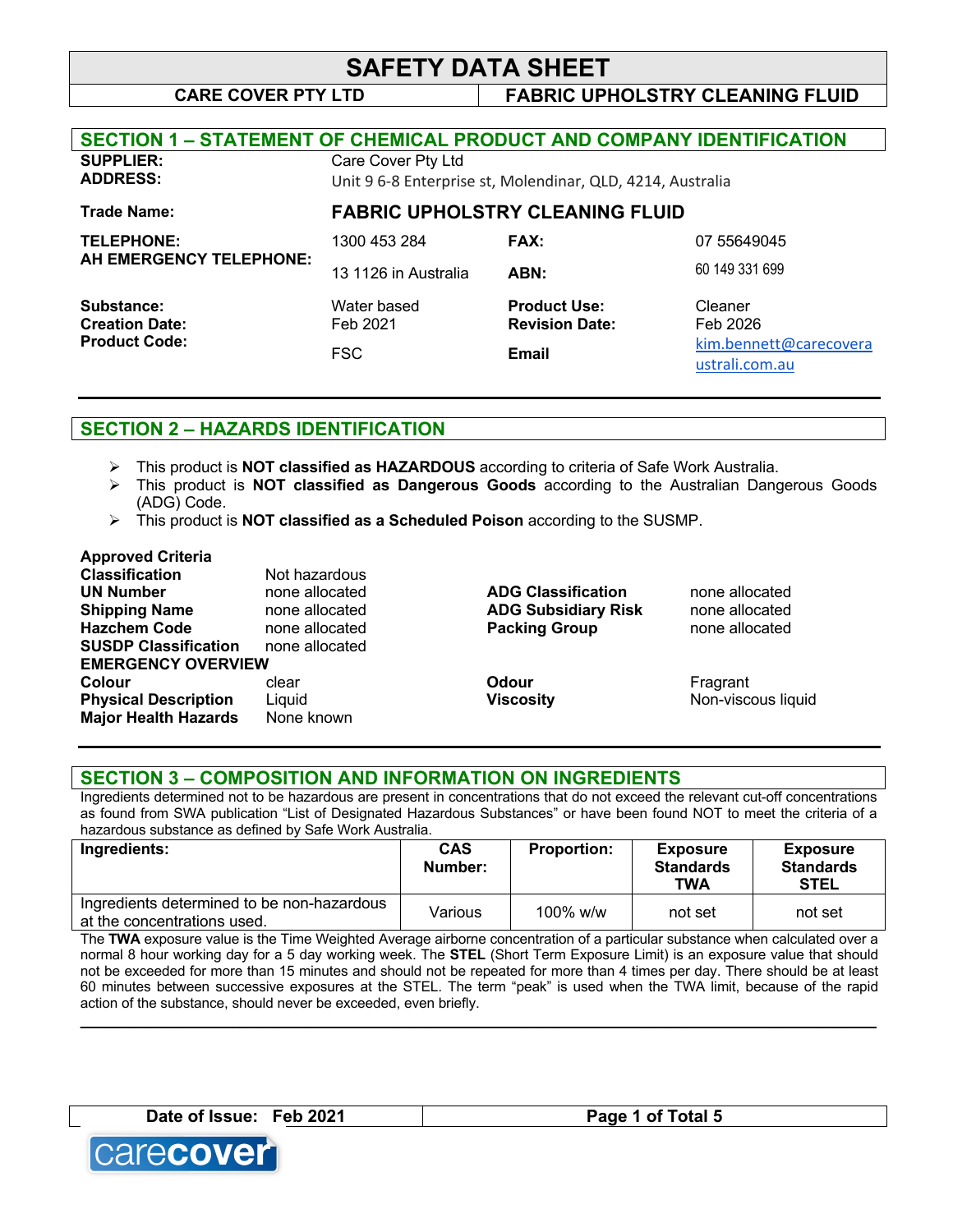# **SAFETY DATA SHEET**

**CARE COVER PTY LTD FABRIC UPHOLSTRY CLEANING FLUID**

### **SECTION 4 – FIRST AID MEASURES**

| <b>Scheduled Poisons</b>                       | Not a scheduled poison. Poisons Information Centre in each Australian State capital city<br>or in Christchurch, New Zealand can provide additional assistance for scheduled<br>poisons. (Phone Australia 131126 or New Zealand 0800 764 766). |
|------------------------------------------------|-----------------------------------------------------------------------------------------------------------------------------------------------------------------------------------------------------------------------------------------------|
| <b>First Aid Facilities</b>                    | Normal washroom facilities.                                                                                                                                                                                                                   |
| <b>Skin contact</b>                            | Wash skin with water. Seek medical advice (e.g. doctor) if any irritation, burning or<br>redness develops.                                                                                                                                    |
| Eye contact                                    | Immediately irrigate with water for at least 20 minutes. Eyelids to be held open. Seek<br>medical advice (e.g. ophthalmologist) if any irritation persists.                                                                                   |
| Ingestion                                      | Do NOT induce vomiting. Rinse mouth thoroughly with water immediately. Give water to<br>drink. If vomiting occurs, give further water to achieve effective dilution. Seek medical<br>advice (e.g. doctor).                                    |
| <b>Inhalation</b>                              | Remove victim to fresh air away from exposure - avoid becoming a casualty. Seek<br>medical advice (e.g. doctor) if any symptoms persist.                                                                                                      |
| <b>Advice to Doctor</b>                        | Treat symptomatically. All treatments should be based on observed signs and symptoms<br>of distress of the patient.                                                                                                                           |
| <b>Aggravated Medical</b><br><b>Conditions</b> | None known.                                                                                                                                                                                                                                   |

# **SECTION 5 – FIRE FIGHTING MEASURES**

| <b>Fire and Explosion</b>  |                                                                                                                                                                                                                                    |
|----------------------------|------------------------------------------------------------------------------------------------------------------------------------------------------------------------------------------------------------------------------------|
| <b>Hazards</b>             | Water based. Not combustible - if involved in a fire, may emit toxic fumes.                                                                                                                                                        |
| <b>Extinguishing Media</b> | Use an extinguishing media suitable for surrounding fires.                                                                                                                                                                         |
| <b>Fire Fighting</b>       | Keep containers exposed to extreme heat cool with water spray. Fire fighters to wear<br>self-contained breathing apparatus if risk of exposure to products of combustion or<br>decomposition. Evacuate area - move upwind of fire. |
| <b>Flash Point</b>         | Not combustible                                                                                                                                                                                                                    |

# **SECTION 6 – ACCIDENTAL RELEASE MEASURES**

**Occupational Release** Minor spills do not normally need any special clean-up measures - simply rinse with water. In the event of a major spill, prevent spillage from entering drains or water courses. For large spills, or tank rupture, stop leak if safe to do so. Wear appropriate protective equipment as in section 8 below to prevent skin and eye contamination. Spilt material may result in a slip hazard and should be absorbed into dry, inert material (e.g. sand, earth or vermiculite), which then can be put into appropriately labelled drums for disposal by an approved agent according to local conditions. Residual deposits will remain slippery. Wash area down with excess water. If contamination of sewers or waterways has occurred advise the local emergency services. In the event of a large spillage notify the local environment protection authority or emergency services.

# **SECTION 7 – HANDLING AND STORAGE**

**Date of Issue: Feb 2021 Page 2 of Total 5**



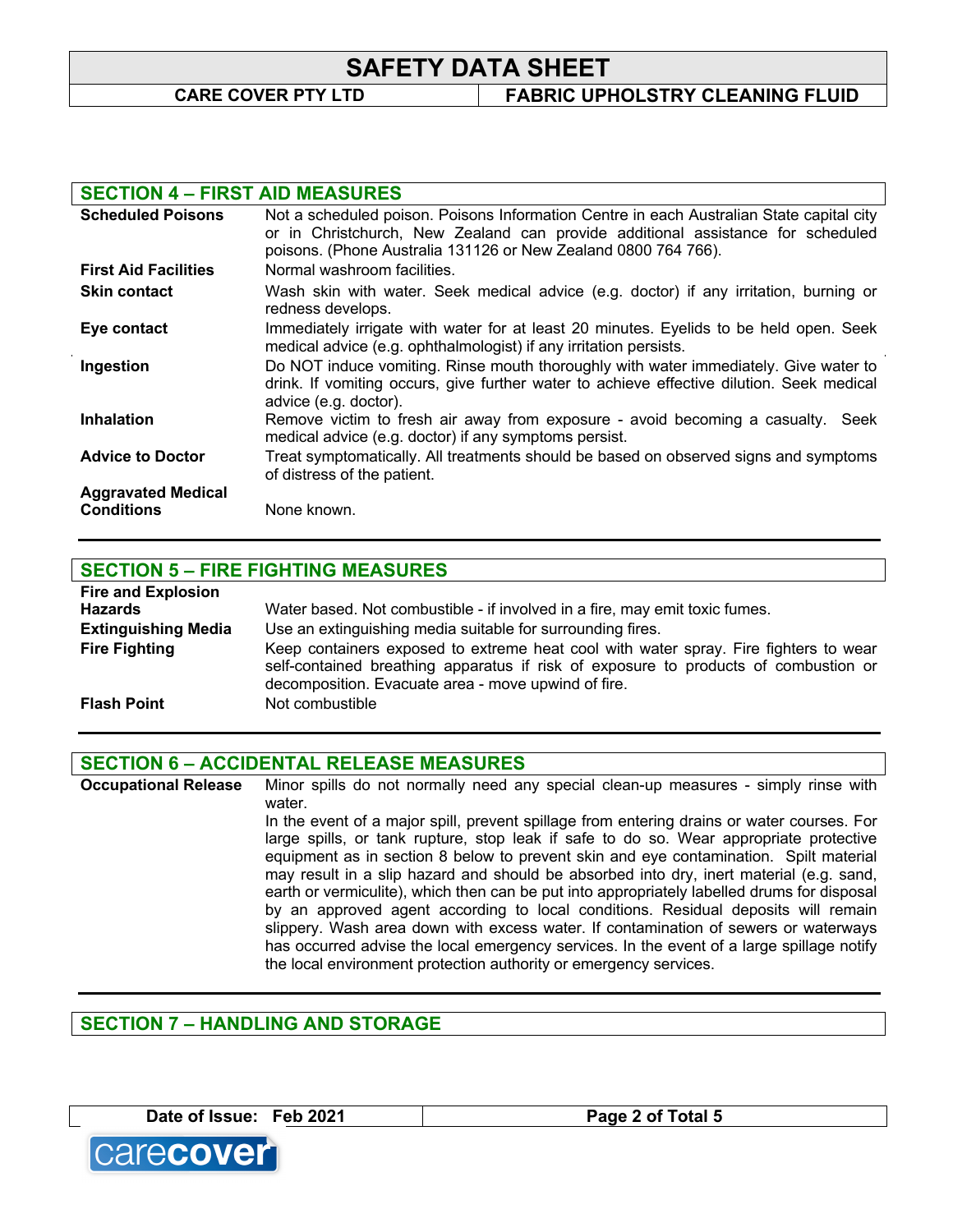# **SAFETY DATA SHEET CARE COVER PTY LTD FABRIC UPHOLSTRY CLEANING FLUID**

| <b>Handling</b> | Avoid contact with incompatible materials. When handling, DO NOT eat, drink or smoke.<br>Keep containers closed. Avoid physical damage to containers. As with any chemical<br>product, wash hands with water after handling. |
|-----------------|------------------------------------------------------------------------------------------------------------------------------------------------------------------------------------------------------------------------------|
| <b>Storage</b>  | Store in a cool, dry, place with good ventilation. Avoid storing in aluminium and light alloy<br>containers. Store away from incompatible materials (Section 10). Keep containers<br>closed.                                 |

| <b>SECTION 8 - EXPOSURE CONTROLS AND PERSONAL PROTECTION</b> |                                                                                                                                                                              |                                 |                                              |  |
|--------------------------------------------------------------|------------------------------------------------------------------------------------------------------------------------------------------------------------------------------|---------------------------------|----------------------------------------------|--|
| <b>Exposure Limits</b>                                       | National Occupational Exposure Limits, as published by Safe Work Australia:                                                                                                  |                                 |                                              |  |
|                                                              | Time-weighted Average (TWA): None established for specific product.                                                                                                          |                                 |                                              |  |
|                                                              | See SECTION 3 for Exposure Limits of individual ingredients.                                                                                                                 |                                 |                                              |  |
|                                                              | Short Term Exposure Limit (STEL): None established for specific product.                                                                                                     |                                 |                                              |  |
|                                                              | See SECTION 3 for Exposure Limits of individual ingredients.                                                                                                                 |                                 |                                              |  |
| <b>Biological Limit Value</b>                                | None established for product.                                                                                                                                                |                                 |                                              |  |
| <b>Engineering Controls</b>                                  | None required.                                                                                                                                                               |                                 |                                              |  |
| <b>Personal Protective</b>                                   | This product is a household cleaning product for fabrics and is not classified as                                                                                            |                                 |                                              |  |
| <b>Equipment</b>                                             | hazardous according to the criteria of Safe Work Australia. Use good occupational work                                                                                       |                                 |                                              |  |
|                                                              | practice. The use of protective clothing and equipment depends upon the degree and                                                                                           |                                 |                                              |  |
|                                                              | nature of exposure. Final choice of appropriate protection will vary according to<br>individual circumstances i.e. methods of handling or engineering controls and according |                                 |                                              |  |
|                                                              | to risk assessments undertaken.                                                                                                                                              |                                 | The following protective equipment should be |  |
|                                                              | available;                                                                                                                                                                   |                                 |                                              |  |
| <b>Eye Protection</b>                                        |                                                                                                                                                                              |                                 |                                              |  |
|                                                              | Generally not required to handle the product as per label directions.                                                                                                        |                                 |                                              |  |
|                                                              | The use of safety glasses with side shield protection, goggles or face shield is                                                                                             |                                 |                                              |  |
|                                                              | recommended to handle in quantity, cleaning up spills, decanting, etc. Contact lenses                                                                                        |                                 |                                              |  |
|                                                              | pose a special hazard; soft lenses may absorb irritants and all lenses concentrate them.                                                                                     |                                 |                                              |  |
| <b>Skin Protection</b>                                       |                                                                                                                                                                              |                                 |                                              |  |
|                                                              | Generally not required to handle the product as per label directions.                                                                                                        |                                 |                                              |  |
|                                                              | Overalls, work boots and elbow length gloves (as per AS/NZS 2161, or as recommended                                                                                          |                                 |                                              |  |
|                                                              | by supplier) are recommended for handling the concentrated product in quantity,<br>cleaning up spills, decanting, etc.                                                       |                                 |                                              |  |
| <b>Protective Material</b>                                   | Material suitable for detergent contact - Butyl rubber, Natural Latex, Neoprene, PVC,                                                                                        |                                 |                                              |  |
| <b>Types</b>                                                 | and Nitrile.                                                                                                                                                                 |                                 |                                              |  |
| <b>Respirator</b>                                            | Generally not required to handle the product as per label directions.                                                                                                        |                                 |                                              |  |
|                                                              |                                                                                                                                                                              |                                 |                                              |  |
|                                                              | <b>SECTION 9 - PHYSICAL AND CHEMICAL PROPERTIES</b>                                                                                                                          |                                 |                                              |  |
| <b>Physical State</b>                                        | Non-viscous liquid                                                                                                                                                           | Colour                          | clear                                        |  |
| Odour                                                        | fragrant odour                                                                                                                                                               | <b>Specific Gravity</b>         | 0.995 - 1.055 @ 25 °C                        |  |
| <b>Boiling Point</b>                                         | Approximately 100 °C                                                                                                                                                         | <b>Freezing Point</b>           | Approximately 0 °C                           |  |
| <b>Vapour Pressure</b>                                       | Not available                                                                                                                                                                | <b>Vapour Density</b>           | Not available                                |  |
| <b>Flash Point</b>                                           | > 63 °C (not flammable)                                                                                                                                                      | <b>Flammable Limits</b>         | Not applicable                               |  |
| <b>Water Solubility</b>                                      | Miscible in all proportions                                                                                                                                                  | pH                              | $7.0 - 8.0$ neat                             |  |
| <b>Volatile Organic</b>                                      |                                                                                                                                                                              | <b>Coefficient of Water/Oil</b> |                                              |  |

**Compounds (VOC)**  $\leq 2.0 \% \text{ v/v}$ <br>Viscosity Not available

**Evaporation Rate** Mot available **Per Cent Volatile** Ca 95 % v/v

**Distribution** Not available **Odour Threshold** Not available



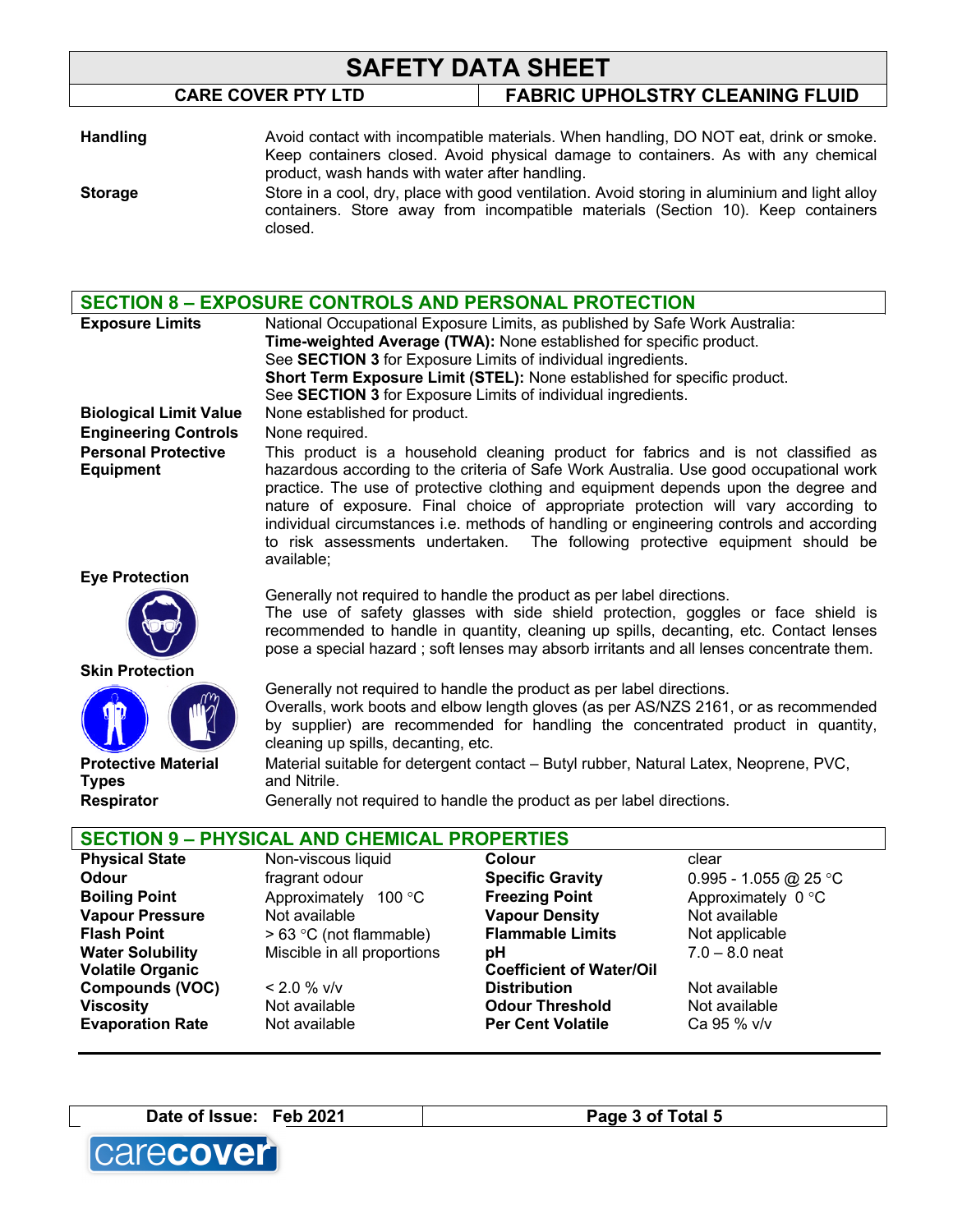# **SAFETY DATA SHEET**<br>CARE COVER PTY LTD FABRIC UPH

**FABRIC UPHOLSTRY CLEANING FLUID** 

# **SECTION 10 – STABILITY AND REACTIVITY**

| <b>Chemical Stability</b>     | Stable at normal temperatures and pressure.                                      |
|-------------------------------|----------------------------------------------------------------------------------|
| <b>Conditions to Avoid</b>    | None known.                                                                      |
| <b>Incompatible Materials</b> | None known.                                                                      |
| <b>Hazardous</b>              | Product can decompose on combustion to form Carbon Monoxide, Carbon Dioxide, and |
| <b>Decomposition</b>          | other possibly toxic gases and vapours.                                          |
| <b>Hazardous Reactions</b>    | None known.                                                                      |
|                               |                                                                                  |

# **SECTION 11 – TOXICOLOGICAL INFORMATION**

| PRODUCT MIXTURE INFORMATION                      |                                                                                                         |
|--------------------------------------------------|---------------------------------------------------------------------------------------------------------|
| <b>Local Effects</b>                             | None known.                                                                                             |
| <b>Target Organs</b><br>POTENTIAL HEALTH EFFECTS | None known.                                                                                             |
| Ingestion                                        |                                                                                                         |
| short term exposure                              | Low toxicity. Ingestion of large amounts may irritate the gastric tract causing nausea and<br>vomiting. |
| long term exposure<br><b>Skin contact</b>        | No information available.                                                                               |
| short term exposure                              | Not a known skin irritant.                                                                              |
| long term exposure                               | Prolonged and repeated skin contact with undiluted solutions may induce eczematoid<br>dermatitis.       |
| Eye contact                                      |                                                                                                         |
| short term exposure                              | Eye contact may cause mild stinging, blurring, tearing.                                                 |
| long term exposure                               | No information available.                                                                               |
| <b>Inhalation</b>                                |                                                                                                         |
| short term exposure                              | Not an inhalation hazard.                                                                               |
| long term exposure                               | No information available.                                                                               |
| <b>Carcinogen Status</b>                         |                                                                                                         |
| <b>SWA</b>                                       | No significant ingredient is classified as carcinogenic by SWA.                                         |
| <b>NTP</b>                                       | No significant ingredient is classified as carcinogenic by NTP.                                         |
| <b>IARC</b>                                      | No significant ingredient is classified as carcinogenic by IARC.                                        |
| <b>Medical conditions</b>                        |                                                                                                         |
| aggravated by exposure                           | No information available.                                                                               |

# **SECTION 12 – ECOLOGICAL INFORMATION**

| <b>Fish toxicity</b>          | None available for specific product.                                                                                                                                                                                                                               |
|-------------------------------|--------------------------------------------------------------------------------------------------------------------------------------------------------------------------------------------------------------------------------------------------------------------|
| <b>Algae toxicity</b>         | None available for specific product.                                                                                                                                                                                                                               |
| <b>Invertebrates toxicity</b> | None available for specific product                                                                                                                                                                                                                                |
| <b>Toxicity to Bacteria</b>   | None available.                                                                                                                                                                                                                                                    |
| <b>OECD Biological</b>        | Individual components are known to be readily biodegradable. No hydrocarbons or                                                                                                                                                                                    |
| degradation                   | environmentally hazardous components.                                                                                                                                                                                                                              |
| General                       | Apply this product only as specified on the label. Product miscible in all proportions with<br>water. AS WITH ANY CHEMICAL PRODUCT, DO NOT DISCHARGE LARGE<br>QUANTITIES INTO DRAINS, WATERWAYS, SEWER OR ENVIRONMENT. Inform local<br>authorities if this occurs. |